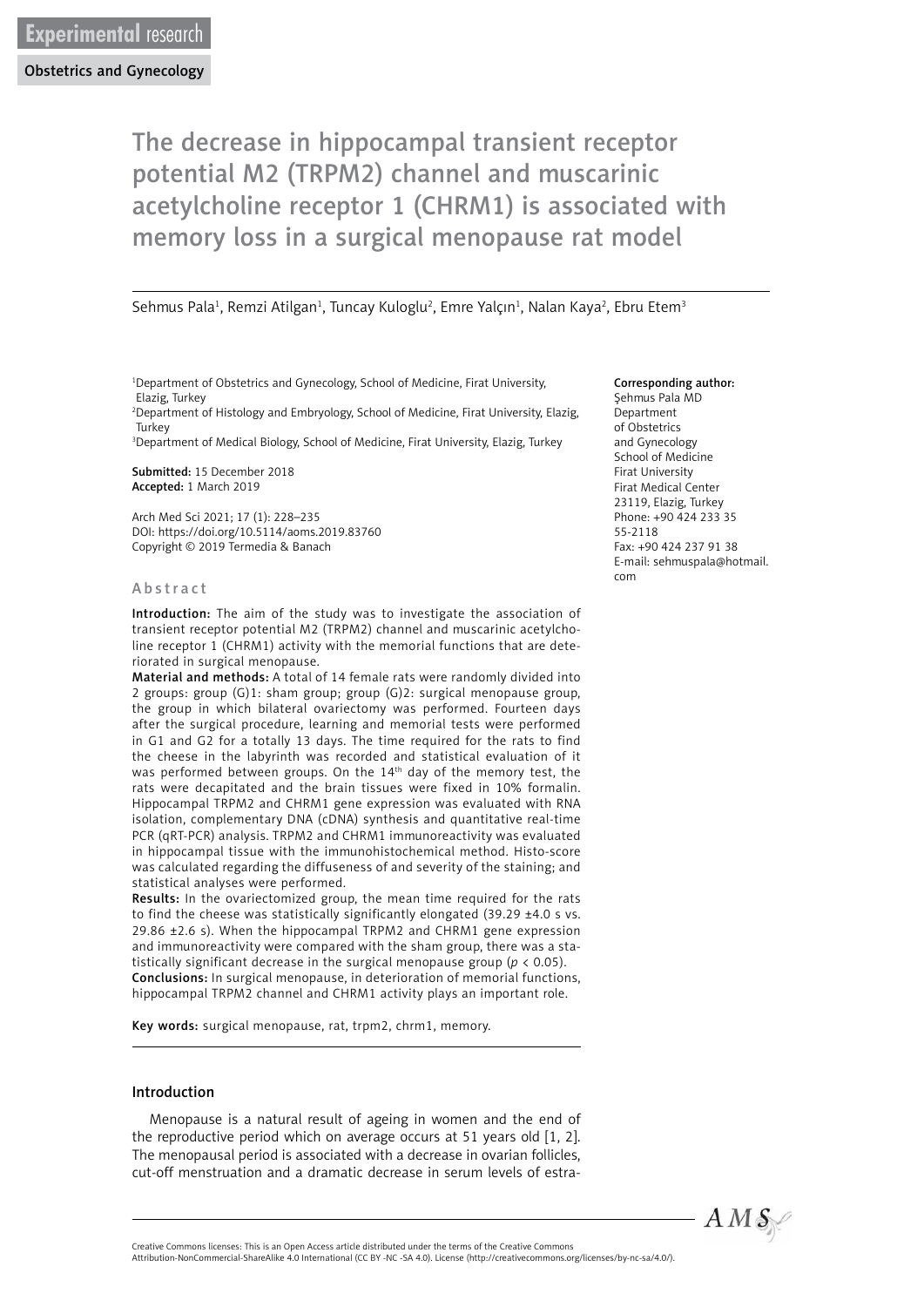diol (E2) steroid hormone [1]. Researchers have shown that both premature and early menopause are associated with many negative neurological results. In the light of this information studies from a Mayo clinic cohort study of oophorectomy and ageing suggest a increased risk of cognitive impairment or dementia in women who underwent oophorectomy before menopause [3, 4]. These negative results were thought to be the effect of long-term and premature deficiency of E2. In a study that supported this finding, there was not increased risk of cognitive impairment and dementia in women who underwent bilateral oophorectomy before the age of 49 years but who had received estrogen treatment compared to women who underwent bilateral oophorectomy at the age of 50 years or more [2]. However, it is still not clear how E2 deficiency contributes to the deterioration of neurological functions. In experimental menopausal animal models, long-term E2 deficiency has been reported to have negative effects on neuroprotective effect of E2 on the brain in the hippocampal CA1 region. Nevertheless, while studies have focused on the CA1 region of the hippocampus in long-term E2 deficiency, the hippocampal CA3 region has been shown to be more affected by ischemic damage [5].

Recently, E2 has been accepted as a conditional neuroprotector [6]; that is to say, E2 protects neurons under a specific condition rather from any situation. An important effect of E2 is an antioxidant activity in which the phenolic portion of the structure of E2 clears the free radicals [7, 8].

The transient receptor potential M2 (TRPM2) channel is distributed in different parts of the mammalian brain mainly including the hippocampus, cortex, thalamus, midbrain and medulla oblongata; this channel is also found abundantly in neurons and microglia [9, 10]. High TRPM2 expression mediates entrance of extracellular calcium and induces cell death. TRPM2 plays important roles in many diseases such as traumatic brain injury [11], cerebral ischemia [12], cancer, inflammation and neurodegenerative diseases [9].

The dominant muscarinic acetylcholine receptors (CHRMs) in the central nervous system are the M1 subtype, which is expressed postsynaptically in the cortex, hippocampus, striatum, and thalamus [13]. Immuno-precipitation studies have shown that the M1 receptor population is dominant, although the hippocampus expresses all muscarinic receptor subtypes [14]. For this reason we have chosen to work with the muscarinic acetylcholine receptor 1 (CHRM1) receptor subtype. Pharmacological evidence [15] suggests that CHRM1 mediates the effects of acetylcholine, which plays an important role in cognitive processes, on cognition [16], hippocampal synaptic plasticity [17] and neuronal excitability [18]. The hippocampal estrogen modulates synaptic plasticity associated with memory at a slow but also rapid rate [19]. Furthermore, estrogen receptors are co-localized with CHRMs and nicotinic receptors in experimental rat hippocampal neurons [20].

The aim of the study was to investigate the association of TRPM2 and CHRM1 activity with the memorial functions that are deteriorated in the surgical menopause.

# Material and methods

A total of 14 female Sprague-Dawley rats weighing between 200 and 220 g were housed in cages of 7, with 12-h cycles of light and darkness and were fed with standard pellet food and tap water.

# Ovariectomy procedure

The abdomen was cleaned with 10% povidone-iodine solution and 14 rats were randomly and prospectively divided into 2 groups, each containing 7 rats. For the anesthesia, ketamine (Ketalar, Eczacıbaşı Warner-Lambert, Istanbul, Turkey) 30 mg/kg/im and xylazine hydrochloride (Rompun, Bayer, Istanbul, Turkey) 2 mg/kg/*i.m.* were administered.

G1  $(n = 7)$ : Sham group. The group of rats whose abdomen was opened and closed without any interventions.

G2 (*n* = 7): Surgical menopause group. The group whose abdomen was entered to perform bilateral ovariectomy.

The abdominal layers and the skin were closed with 3/0 silk. The rats were kept in cages seven by seven separately, until the end of the experiment. Zheng *et al.* [21] reported that ketamine induces hippocampal neurotoxicity by increasing apoptosis. For this reason to create the same cerebral effects by anesthesia in both groups, the anesthetic agent was given to the sham group and abdomen was opened and closed.

# Experimental groups

For 14 days after the ovariectomy procedure, during the training and practice period, the rats were kept in the same room in polycarbonate cages (50 cm × 30 cm × 20 cm) having grates on the upper side. The circadian rhythm was set for 12 h of light and 12 h of darkness. The sawdust at the bottom of the cages was renewed twice each day. In order to recognize its smell, cheese pieces were added to the pellets they consumed.

# Test procedure

Labyrinth arrangement as used by Pitten *et al.* [22] was used for the test apparatus. In our modified arrangement, an open-topped labyrinth in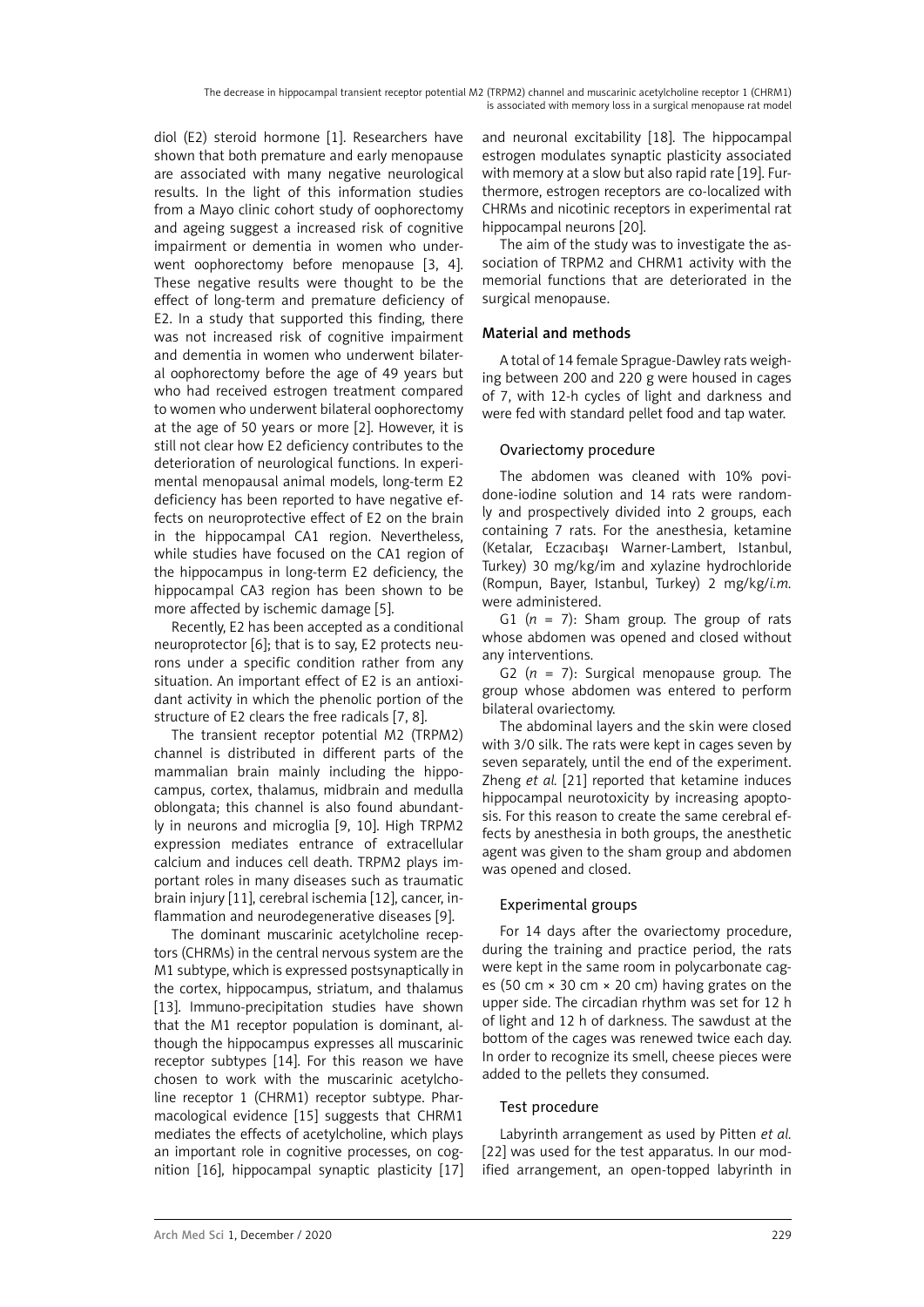$100 \times 100 \times 20$  cm dimensions containing chambers and corridors produced with wooden partitions was used. Above 3 of these chambers, there was an opening so that the rats may pass and enter into the partitions. The raw material of the labyrinth was formica-covered chipboard. The starting and finish points of the labyrinth were determined. A piece of cheese was inserted into the target point for the rats to find. The time taken to find the cheese was recorded and the obtained data were analyzed statistically.

## Educational period

The rats in both groups were put on the starting point once a day for 5 days to become accommodated to the labyrinth. After this accommodation period, cheese was inserted at the target point for 8 days and the rats were helped to find it by an observer. In the next 8 days, the time taken to find the cheese was recorded. During this period, all rats were put in the labyrinth after they were numbered one by one and time was also given to the rats to eat the cheese. The required time for each rat was recorded with a chronometer. Before putting the next rat to the test, urine or stool that could produce an odor were cleaned from the labyrinth using a wet sponge. After the place was completely dried, the period of the next rat was started.

# Second surgical procedure

The day after the educational period was completed, the rats were decapitated under high dose anesthesia. After the brain tissues of the rats were quickly removed, the brain was divided into right and left hemispheres from the middle line. The right hemisphere was placed in 10% formol for histopathological and immunohistochemical examination. The hippocampus of the left hemisphere was removed and stored at –80°C in an eppendorf tube.

# RNA isolation, complementary DNA (cDNA) synthesis and quantitative real-time PCR (qRT-PCR) analysis

Total RNA isolation from hippocampal tissue was performed with Tri Reagent according to the protocol supplied by the manufacturer (Bioshop, Canada). The RNA purity and concentration were measured using a MaestroNano Spectrophotometer at 260 nm (MaestroGen, Taiwan). cDNA amplification was carried out in a thermal cycler ([Applied Biosystems Veriti Thermal Cycler,](https://www.thermofisher.com/us/en/home/life-science/pcr/thermal-cyclers-realtime-instruments/thermal-cyclers/veriti-thermal-cycler.html) CA, USA) using the Applied Biosystems High Capacity RNA-cDNA Kit (Applied Biosystems, CA, USA). Gene expression levels were measured with the Applied Biosystems 7500 Real-Time PCR system.

Amplification was performed by using gene specific primers TRPM2 (Assay ID. Rn01429410\_m1, Qiagen) and CHRM1 (Assay ID. Rn00589936 s1, Qiagen)/probes and TaqMan Master Mix (Applied Biosystems, Universal TaqMan Gene Expression Master Mix, CA, USA). Glyceraldehyde 3-phosphate dehydrogenase (GAPDH) (Assay ID. Rn01775763\_g1, Qiagen) was used as an endogenous control gene (housekeeping). At the end of qRT-PCR analysis, the 2<sup>-∆∆CT</sup> method was used to calculate the differences in gene expression [23].

Terminal deoxynucleotidyl transferase dUTP nick end labeling (TUNEL) staining Sections of 5–6 mm thickness obtained from paraffin blocks were taken to glass slides with polylysine. In accordance with the manufacturer's instructions, cells undergoing apoptosis were established using the ApopTag Plus Peroxidase In Situ Apoptosis Detection Kit (Chemicon, cat no: S7101, USA). Tissues deparaffinized with xylene were treated with graded alcohol and washed with phosphate buffered saline (PBS). Incubated with 0.05% proteinase K, tissues were then incubated for 5 min with 3% hydrogen peroxide in order to prevent endogenous peroxidase activity. After washing with PBS, tissues were incubated for 6 min with equilibration buffer and again incubated at 37°C in a humid environment with study solution (70% ml Reaction Buffer + 30% TdT Enzyme) for 60 min. Maintained in Stop/Wash Buffer for 10 min, tissues were then treated with anti-digoxigenin peroxidase for 30 min. Apoptotic cells were imaged with diaminobenzidine (DAB) substrate. Sections that were contrast stained with Harris hematoxylin were shut down with appropriate solution. The preparations were examined and evaluated under a test microscope (Olympus BX-50) and then photographed. In the evaluation of TUNEL staining, kernels stained in blue with Harris hematoxylin were assessed as normal, and cells demonstrating brown nuclear staining were established as apoptotic. Extensity of the staining was taken as the basis when evaluating TUNEL staining. In each case by microscopic evaluation the apoptotic index was determined. In sections, TUNEL-positive cells and total cells were counted in 10 random areas, under 40× magnification objective. The apoptotic index was calculated by the formula: 100× (mean number of TUNEL positive cells in 10 random fields)/(mean number of total cells in 10 random fields) and statistical analyses were performed [24]. The preparations were examined under a test microscope (Olympus BX-50) and then photographed.

# Sampling and determination of malondialdehyde levels

The obtained hippocampal tissues were cleaned with cold (+4ºC) 0.9% sodium chloride and dried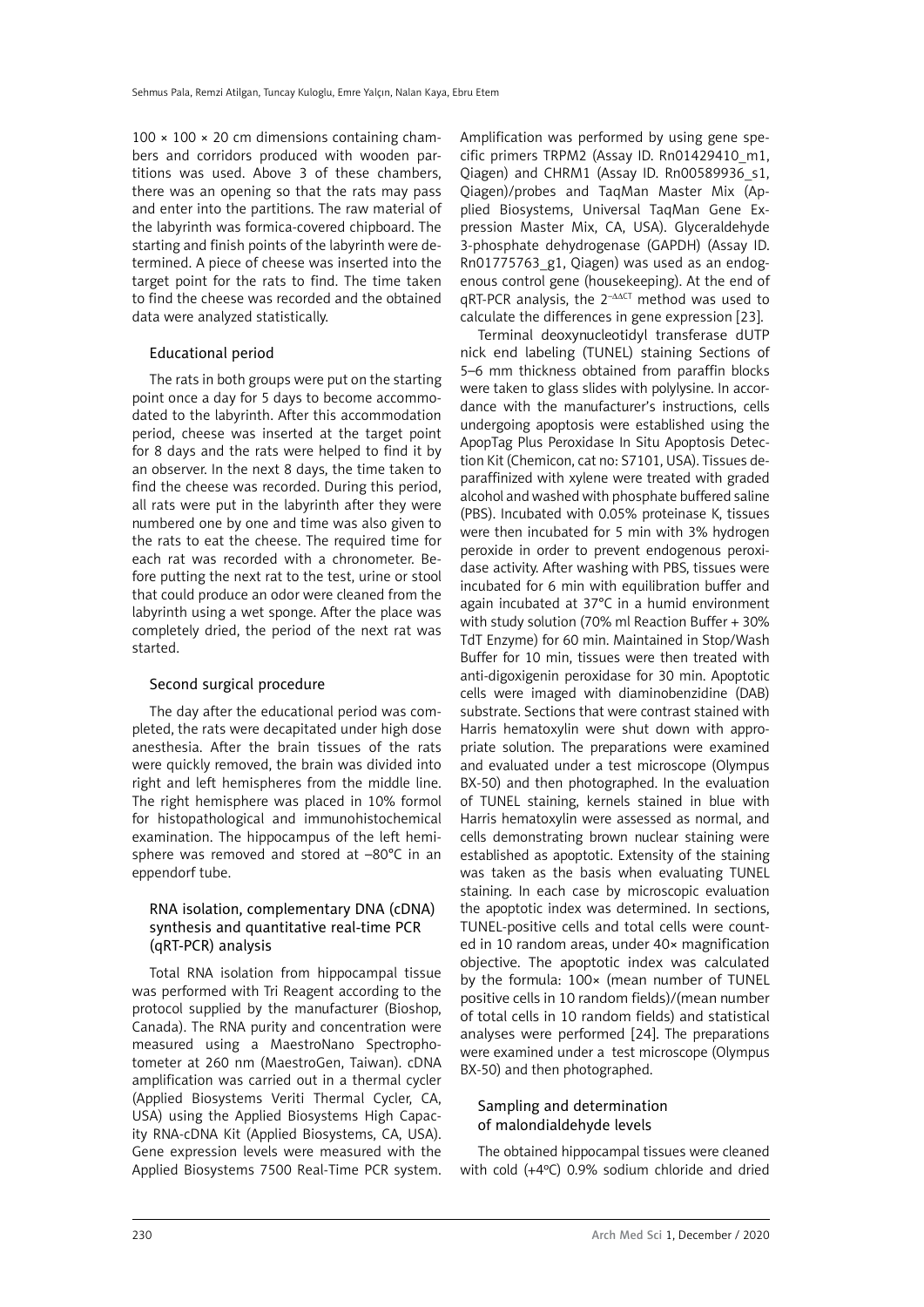with absorbent paper. Tissues were then homogenized for 3 min at 16000 revolutions/min in 0.01 M phosphate-buffered saline solution (1 : 9 weight/ volume) using a homogenizer (Ultra Turrax Type T25-B, IKA Labortechnic, Staufen im Breisgau, Germany). Homogenization was performed on ice, with supernatants obtained by centrifugation at 5000 g for 1 h (at +4ºC). Levels of MDA were assayed spectrophotometrically by the Ohkawa method [25] in terms of nmol per g wet tissue. Malondialdehyde levels were determined based on the coupling of malondialdehyde with thiobarbituric acid at +95°C. Determination of lipid peroxidation depends on the spectrophotometric measurement at 532 nm of the pink complex obtained by incubation of 0.8% thiobarbituric acid with tissue homogenate in a boiling water bath for 1 h under aerobic conditions at pH 3.5. For the measurements, we used standard 1,1,3,3-tetraethoxypropane.

## Immunohistochemistry (IHC)

Deparaffinized tissues were passed through a graded alcohol series and boiled in citrate buffer solution at pH 6 in a microwave oven (750 W) for 12 min in order for antigen retrieval as defined by Atilgan *et al.* [26]. In order to prevent surface staining, after treatment with Ultra V Block (TA-125-UB, the Lab Vision Corporation, USA) solutions, the tissues were incubated with primary antibodies for 60 min (CHRM1 was purchased from Boster (Cholinergic receptor, muscarinic 1, catalog number: PA2202, Boster, 3942 B Valley Ave, Pleasanton, CA, 94566) and TRPM2 was purchased from Abcam (Rabbit Anti-TRPM2 antibody, ab101738, Abcam, Cambridge, UK)). After the application of primary antibodies, tissues were incubated with secondary antibodies (30 min) (biotinized anti-mouse/rabbit IgG, Diagnostic BioSystems, KP 50A, Pleasanton, USA), streptavidin alkaline phosphatase (30 min) (TS-060-AP, the Lab Vision Corporation, USA) and Fast Red Substrate System (TA-125-AF, the Lab Vision Corporation, USA). Tissues that were exposed to a contrasting staining with Mayer's hematoxylin were treated with PBS (phosphate buffered saline) and distilled water, and then closed with the appropriate shutdown solution. The prepared tissues were examined and evaluated under an Olympus BX50 microscope and photographed. Extent of staining was taken as the basis when evaluating the immunohisto-

Table I. Time required for rats to find the cheese

| <b>Groups</b> | Time required to find the cheese [s]<br>Mean ± standard deviation |  |  |  |
|---------------|-------------------------------------------------------------------|--|--|--|
|               | $79.86 + 2.6$                                                     |  |  |  |
| G2            | $39.29 + 4.0a$                                                    |  |  |  |
|               | .                                                                 |  |  |  |

*a Compared with G1 (p < 0.05).*

chemical staining. A histoscore was derived from the distribution  $(0.1 = 525\%; 0.4 = 26-50\%; 0.6$  $= 51 - 75\%$ ; 0.9 = 76-100%) and the intensity (0 = no staining;  $+0.5$  = very little staining;  $+1$  = little staining;  $+2$  = medium staining;  $+3$  = very strong staining) of the staining immunoreactivity (histoscore = distribution  $\times$  intensity) [26].

#### Statistical analysis

The results were expressed as arithmetic mean  $±$  standard deviation (mean  $±$  SD). All analyses were performed with the program SPSS 22.0 for IBM Corporation Armonk, NY, USA. Kruskal-Wallis variance analysis was conducted, and then the Mann–Whitney U test was used for inter-group dual comparisons for parameters found as *p* < 0.05.

## Ethics

To conduct this study, approval from the local Animal Ethics Committee, Fırat University was obtained (dated: 17.09.2014, Session no: 2014/19, Decision no: 179). This article does not contain any studies with human participants performed by any of the authors.

## Results

## Results of education and memory

In the surgical menopause group, the mean time required for the rats to find the cheese was statistically significantly elongated (*p* < 0.05) (Table I). TRPM2 and CHRM1 gene expression: Significant down-regulation was observed in G2 compared to G1 in TRPM2 and CHRM1 gene expressions (*p* < 0.05) (Figure 1).

#### TRPM2 and CHRM1 immunoreactivity

TRPM2 and CHRM1 immunoreactivity were observed in hippocampus of the rats. When the hippocampal TRPM2 and CHRM1 immunoreactivity



Figure 1. TRPM2 and CHRM1 gene expression levels were lower in G2 compared with G1 *a Compared with G1 (p* < 0.05).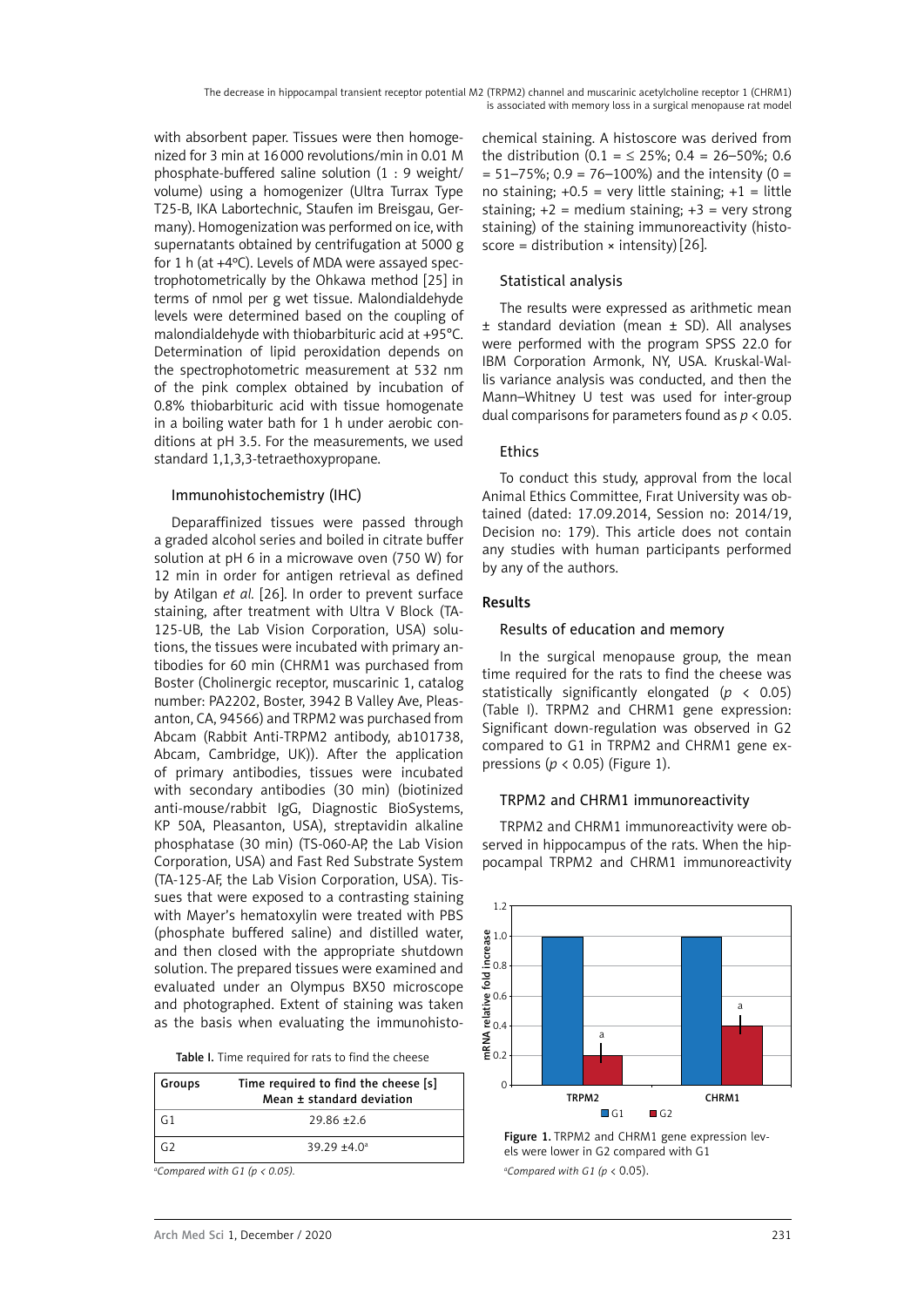results were evaluated; there were a statistically significant decrease in G2 group compared with the G1 ( $p < 0.05$ ), (Table II, Figure 2).

#### TUNEL result

When compared with G1, an increase in hippocampal TUNEL positivity was significantly observed in G2 (*p* < 0.05), (Table II, Figure 2).

#### Spectrophotometric MDA results

When compared with G1, there was a significant increase in hippocampal MDA in G2 (*p* < 0.05), (Table II).

#### Discussion

In our study, we observed that surgical menopause increased apoptosis caused by ischemia-reperfusion injury in hippocampus, and decreased TRPM2 and CHRM1 activities and as a result caused impairment in learning and memory.

Oxidative stress induced by cerebral ischemia-reperfusion injury is considered to be the main event leading to neuronal death [27]. As a result of cerebral ischemia, ADPR production increases in the rat brain [28]. Activation of the enzyme ADPR pyrophosphatase by some stimulants such as ADPR and oxidative stress triggers the TRPM2 channel [29]. Therefore, in some studies, TRPM2 has been shown to mediate ROS-induced neuronal death. TRPM2 acts as a redox-sensitive Ca2+ transparent channel. Therefore, TRPM2 has been shown to play an important role in  $H_2O_2$ -induced neuronal death [30] in primary cultured neurons [31] and organotypic hippocampal culture [32]. The significant increase in hippocampal MDA levels in the surgical menopause group in our study is an indicator of ischemia reperfusion injury, because MDA is used as one of the markers of ROS levels in the body [33].

We also expected an increase in TRPM2 levels due to increased oxidative damage in G2, whereas by contrast we found down-regulation of TRPM2 gene expression and a significant decrease in immunoreactivity score. Independent of sex steroids, in women TRPM2-mediated injury mechanisms was found to be absent. Neither estrogen withdrawal nor androgen supplementation has been shown to induce TRPM2-mediated injury after experimental stroke in female animals [34]. Following cerebral ischemia, TRPM2-mediated neuronal

Table II. CHRM1, TRPM2 immunoreactivity and apoptotic histoscore (diffuseness × severity) and MDA levels

| Groups         | CHRM1                      | TRPM <sub>2</sub>          | <b>TUNEL</b>                  | MDA [nmol/ml]               |
|----------------|----------------------------|----------------------------|-------------------------------|-----------------------------|
| G1             | $1.30 + 0.58$              | $1.65 + 0.79$              | $2.66 \pm 1.63$               | $19.82 + 1.30$              |
| G <sub>2</sub> | $0.36 \pm 0.05^{\text{a}}$ | $0.55 + 0.08$ <sup>a</sup> | $12.40 \pm 2.30$ <sup>a</sup> | $45.56 + 8.35$ <sup>a</sup> |

*Data are expressed as mean ± standard deviation. a Compared with G1 (p < 0.05).*



Figure 2. A – Increased chrm1 immunoreactivity staining in hippocampal area is shown in G1 relative to G2 (black arrow). B – Increased trpm2 immunoreactivity staining in hippocampal area is shown in G1 relative to G2 (black arrow). C – TUNEL staining in hippocampal area is lower in G1 compared with G2 (black arrow). D – CHRM1 immunoreactivity staining in hippocampal area is lower in G2 compared with G1 (black arrow). E – TRPM2 immunoreactivity staining in hippocampal area is lower in G2 compared with G1 (black arrow). F – TUNEL staining in hippocampal area is higher in G2 compared with G1 (black arrow)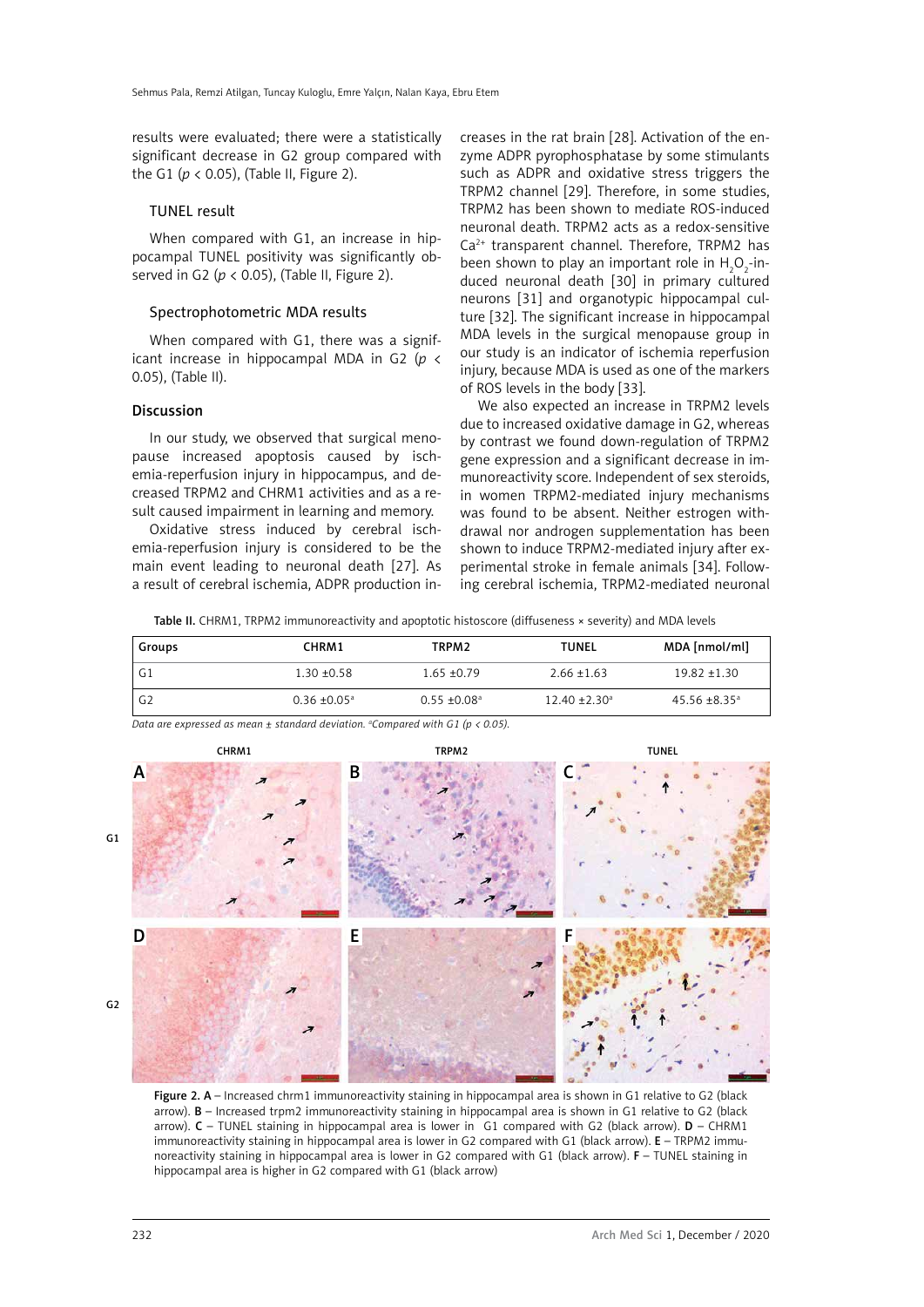damage is a specific cell death path for males [30, 35]. Ischemia was reported to have failed to provide adequate stimulation of the active TRPM2 channels in the female brain. The simplest explanation is the relative lack of PARP-mediated ADPR in the female brain following ischemia [34]. This information may also indicate why hippocampal TRPM2 activity in our menopausal group is not elevated. Similarly, in another study, it was observed that the level of TRPM2 and TRPV1 expression in the brain decreased with experimental brain injury [36].

Meng *et al.* [37] observed that the decrease in learning and memory functions in surgical menopausal rats was related to degenerative changes in the hippocampal neurons. Estrogen deficiency increased apoptotic cells and decreased anti-apoptotic protein Bcl2. Although the death of neurons by apoptosis is still not clear, it is suggested to be associated with activating intercellular pathways which will result in phagocytic cells to take in neurons [38, 39]. Chronic activation of the microglia is thought to induce inflammation that results in neuronal cell death [40]. The hippocampus has the ability to regenerate and it is susceptible to environmental stimuli including oxidative stress and  $Ca^{2+}$  entry [41]. Calcium flow due to TRPM2 activation has been shown to facilitate cell death pathways independently of apoptosis and caspase [42]. In a previous study it was found that TRPM2 increases as a result of glial activation at 1 and 4 weeks of ischemic damage and that TRPM2 was produced at high rates within a short period of time, suggesting a possible role in ischemia pathophysiology [43]. During the apoptotic process, the cell pH decreases rapidly, calcium pump failure results in continuous calcium entry into the cell, and calcium increases in the cell [44]. Extracellular acidic pH has been shown to strongly inhibit the TRPM2 channel [45]. This may be another reason for the decrease in TRPM2 activity in our menopausal group. Interestingly, ischemia-activated cell death pathways are also different between males and females [46]. Caspase-dependent cell death pathways are predominant in women [47], whereas oxidative stress-dependent activation and apoptosis inducing factor stimulation of poly (ADP-ribose) polymerase (PARP) are involved in men [48, 49]. Bal *et al.* [50] reported that inactivating TRPM2 ion channels would modulate the neuronal activity in the central audio path by reducing neural excitability, presumed to cause an increase in inhibitory signals in auditory nuclei leading to decreased tinnitus-producing signals. This suggests that a brain-protective mechanism against apoptosis in our menopausal group may work to prevent the apoptotic cascade by inhibiting TRPM2. Perhaps the peripheral estrogen conversion [51] in the surgical menopause group protects the brain

from partial ischemia with an antioxidant effect, which suppresses TRPM2 levels.

Improvement of the cholinergic system leads to improvement of cognitive functions. It is known that especially a high ACh level improves learning and memory [52]. Cholinergic receptors are vital members of the cholinergic system and the role of CHRMs (M1-M5) in cognition has already been established [53]. M1 receptor stimulation leads to the development of cognition [54]. Estrogen receptors are co-localized with CHRMs and nicotinic receptors in rat hippocampal neurons [20]. It has previously been shown that E2 modulates the expression and function of CHRMs in the rat hippocampus [55]. Several mechanisms may contribute to the effects of estrogen on the hippocampus. Firstly, E2 can directly enhance the muscarinic acetylcholine receptor gene expression in the hippocampus. Alternatively, E2 can indirectly stimulate gene expression of CHRMs by increasing the expression of growth factors in the hippocampus [14].

We found that there was down-regulation in CHRM1 gene expressions in the group to which we applied surgical menopause. Immunohistochemically, there was also a significant decrease in CHRM1 staining scored in the menopause group. The rapid decline in sex steroids [56] and elevated oxidative damage may explain down-regulation and decreased immunoreactivity in CHRM1. Ischemia reperfusion injury stimulates some harmful neurobiological mechanisms such as inflammation and oxidative damage. This can lead to serious impairment of cholinergic functions, neurological damage, and consequently impaired memory performance [57, 58]. Ischemia reperfusion injury in our menopausal group may explain the decrease in CHRM1 activity and as a result the cause of learning and memory impairment.

The cognitive effects of androgens probably depend on a woman's background hormone profile in the postmenopausal period and this should also be taken into account when interpreting the effects of ovarian hormones on cognitive outcomes [16]. Androstenedione can be aromatized to estrone, an estrogen that was demonstrated to disrupt memory in an ovariectomized mouse model [51]. Taken together, these new findings indicate that serum estrogen levels alone do not necessarily dictate or predict cognitive outcomes. Memory performance is part of a complex and interrelated system involving many cellular and molecular mechanisms [16]. Activation of TRPM2 causes  $Ca^{2+}$  entry along the plasma membrane and  $Ca<sup>2+</sup>$  release from lysosomes [59], whereas activation of CHRMs changes the activity of membrane ion channels [60]. We evaluated TRPM2 and CHRM1 activities together because of these similar activities and since both were associated with ischemia reperfusion injury. Increases in in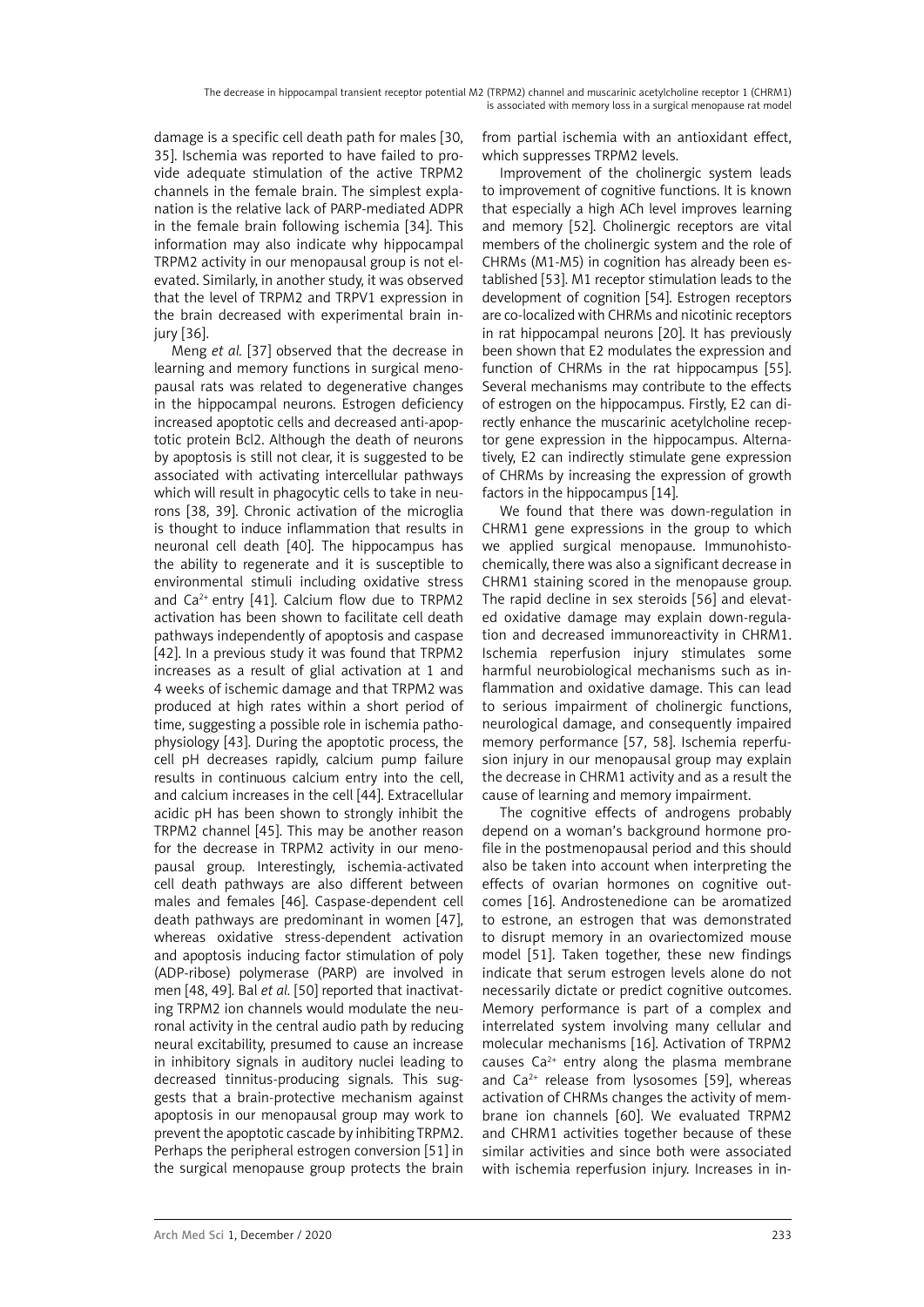tracellular  $Ca^{2+}$  levels have been shown to disrupt activation of ion channels and gap junction communication [59]. This information may be a guide for understanding the reduction in TRPM2 and CHRM1 activity with a decrease in learning and memory in surgical menopause. However, further experimental physiological studies are needed to explain this relationship.

The limitations of our study were as follows: this was an experimental study with a limited number of cases, and hippocampal pH values were not studied. In our study, TRPM2 and CHRM1 activities were studied in surgical menopause for the first time in the literature.

In conclusion, surgical menopause leads to an increase in apoptosis in the hippocampus, and decrease in TRPM2 and CHRM1 activities may cause deterioration in learning and memory.

#### Conflict of interest

The authors declare no conflict of interest.

#### References

- 1. Kato I, Toniolo P, Akhmedkhanov A, et al. Prospective study of factors influencing the onset of natural menopause. J Clin Epidemiol 1998; 51: 1271-6.
- 2. Rocca WA, Grossardt BR, Shuster LT. Oophorectomy, menopause, estrogen treatment, and cognitive aging: clinical evidence for a window of opportunity. Brain Res 2011; 1379: 188-98.
- 3. Rocca WA, Bower JH, Maraganore DM, et al. Increased risk of cognitive impairment or dementia in women who underwent oophorectomy before menopause. Neurology 2007; 69: 1074-83.
- 4. Shufelt CL, Johnson BD, Berga SL, et al. Timing of hormone therapy, type of menopause, and coronary disease in women: data from the National Heart, Lung, and Blood Institute-sponsored Women's Ischemia Syndrome Evaluation. Menopause 2011; 18: 943-50.
- 5. Zhang QG, Raz L, Wang R, et al. Estrogen attenuates ischemic oxidative damage via an estrogen receptor alpha-mediated inhibition of NADPH oxidase activation. J Neurosci 2009; 29: 13823-36.
- 6. Engler-Chiurazzi EB, Brown CM, Povroznik JM, Simpkins JW. Estrogens as neuroprotectants: estrogenic actions in the context of cognitive aging and brain injury. Prog Neurobiol 2017; 157: 188-211.
- 7. Prokai-Tatrai K, Prokai L, Simpkins JW, Jung ME. Phenolic compounds protect cultured hippocampal neurons against ethanol-withdrawal induced oxidative stress. Int J Mol Sci 2009; 10: 1773-87.
- 8. Simpkins JW, Yi KD, Yang SH, Dykens JA. Mitochondrial mechanisms of estrogen neuroprotection. Biochim Biophys Acta 2010; 1800: 1113-20.
- 9. Nazıroğlu M, Özgül C, Çiğ B, Doğan S, Uğuz AC. Glutathione modulates Ca+2 influx and oxidative toxicity through TRPM2 channel in rat dorsal root ganglion neurons. J Membr Biol 2011; 242: 109-18.
- 10. Ru Xc, Yao Xq. TRPM2: a multifunctional ion channel for oxidative stress sensing. Acta Physiol Sinica 2014; 66: 7-15.
- 11. Yürüker V, Naziroğlu M, Senol N. Reduction in traumatic brain injury-induced oxidative stress, apoptosis, and

calcium entry in rat hippocampus by melatonin: possible involvement of TRPM2 channels. Metab Brain Dis 2015; 30: 223-31.

- 12. Akpınar H, Nazıroğlu M, Ovey IS, et al. The neuroprotective action of dexmedetomidine on apoptosis, calcium entry and oxidative stress in cerebral ischemia-induced rats: contribution of TRPM2 and TRPV1 channels. Sci Rep 2016; 6: 37196.
- 13. Wei J, Walton EA, Milici A, Buccafusco JJ. M1–M5 muscarinic receptor distribution in rat CNS by RT-PCR and HPLC. J Neurochem 1994; 63: 815-21.
- 14. Cardoso CC, Ricardo VP, Frussa-Filho R, Porto CS, Abdalla FM. Effects of 17beta-estradiol on expression of muscarinic acetylcholine receptor subtypes and estrogen receptor alpha in rat hippocampus. Eur J Pharmacol 2010; 634: 192-200.
- 15. Friedman JI. Cholinergic targets for cognitive enhancement in schizophrenia: focus on cholinesterase inhibitors andmuscarinic agonists. Psychopharmacology 2004; 174: 45-53.
- 16. Koebele SV, Bimonte-Nelson HA. The endocrine-brainaging triad where many paths meet: female reproductive hormone changes at midlife and their influence on circuits important for learning and memory. Exp Gerontol 2017; 94: 14-23.
- 17. Shinoe T, Matsui M, Taketo MM, Manabe T. Modulation of synaptic plasticity by physiological activation of M1 muscarinic acetylcholine receptors in the mouse hippocampus. J Neurosci 2005; 25: 11194-200.
- 18. Young KW, Billups D, Nelson CP, et al. Muscarinic acetylcholine receptor activation enhances hippocampal neuron excitability and potentiates synaptically evoked Ca(2+) signals via phosphatidylinositol 4, 5-bisphosphate depletion. Mol Cell Neurosci 2005; 30: 48-57.
- 19. Mukai H, Kimoto T, Hojo Y. Modulation of synaptic plasticity by brain estrogen in the hippocampus. Biochim Biophys Acta 2010; 1800: 1030-44.
- 20. Hosli E, Hosli L. Cellular localization of estrogen receptors on neurones in various regions of cultured rat CNS: coexistence with cholinergic and galanin receptors. Int J Dev Neurosci 1999; 17: 317-30.
- 21. Zheng X, Zhou J, Xia Y. The role of TNF-alpha in regulating ketamine-induced hippocampal neurotoxicity. Arch Med Sci 2015; 11: 1296-302.
- 22. Pitten FA, Kramer A, Herrmann K, Bremer J, Koch S. Formaldehyde neurotoxicity in animal experiments. Pathol Res Pract 2000; 196: 193-8.
- 23. Schmittgen TD, Livak KJ. Analyzing real-time PCR data by the comparative C(T) method. Nat Protoc 2008; 3: 1101-8.
- 24. Lipponen P, Aaltomaa S, Kosma VM, Syrjänen K. Apoptosis in breast cancer as related to histopathological characteristics and prognosis. Eur J Cancer 1994; 30: 2068-73.
- 25. Ohkava H, Ohiski N, Yagi K. Assay for lipid peroxides in animal tissues by thiobarbituric acid reaction. Anal Biochem 1979; 95: 351-8.
- 26. Atilgan R, Kuloğlu T, Boztosun A, et al. Investigation of the effects of unilateral total salpingectomy on ovarian proliferating cell nuclear antigen and follicular reserve: experimental study. Eur J Obstet Gynecol Reprod Biol 2015; 188: 56-60.
- 27. Hara K, Kokubo Y, Ishiura H, et al. TRPM7 is not associated with amyotrophic lateral sclerosis-Parkinsonism dementia complex in the Kii peninsula of Japan. Am J Med Genet B Neuropsychiatr Genet 2010; 153: 310-3.
- 28. Liu Y, Liu WC, Sun Y, et al. Normobaric hyperoxia extends neuro- and vaso protection of N-acetylcysteine in transient focal ischemia. Mol Neurobiol 2017; 54: 3418-27.